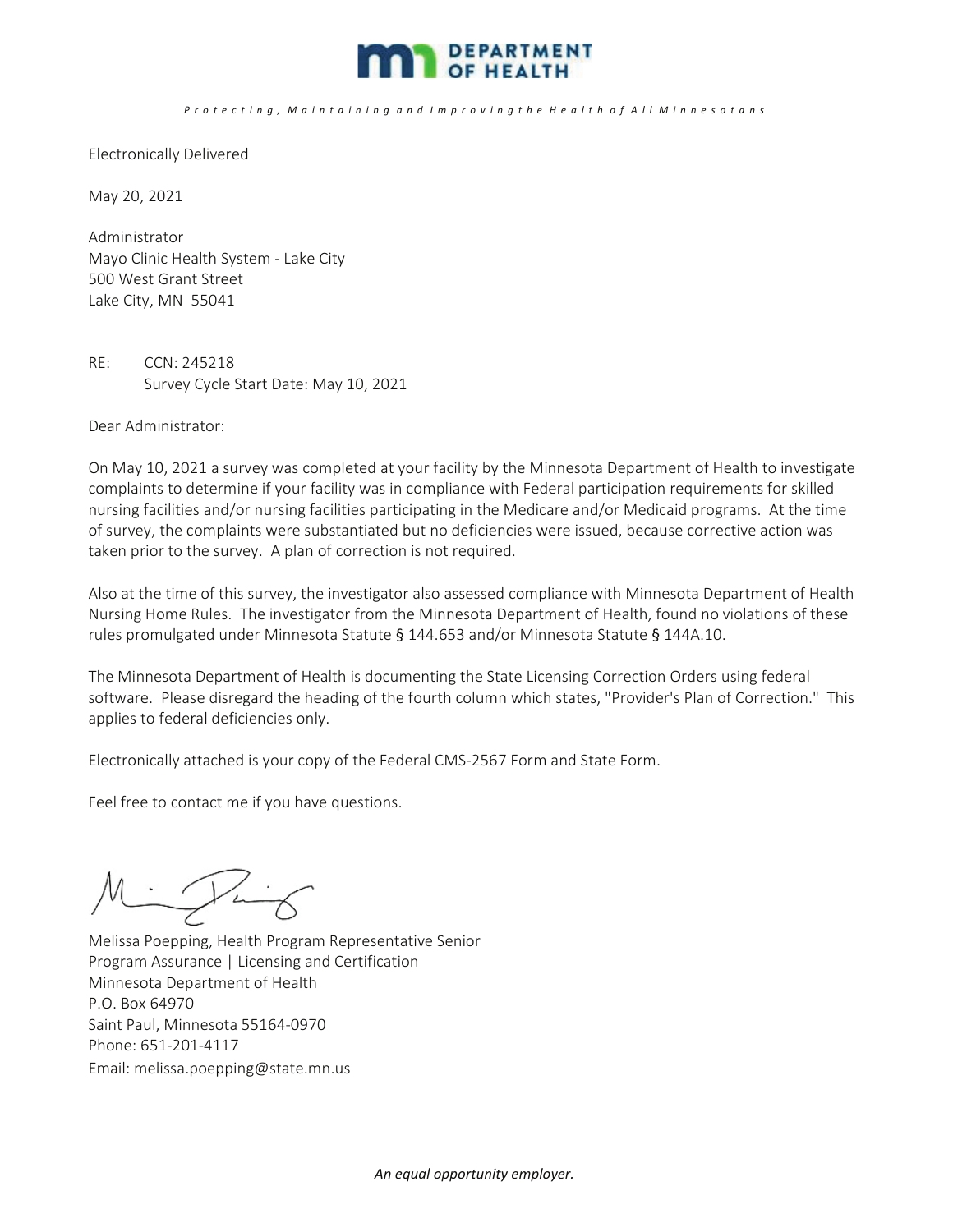| DEPARTMENT OF HEALTH AND HUMAN SERVICES             |                                                                                                                                                                    |                                                                                                                                                                                                                                                                                                                                                                                                                                                                                                                                                                                                      |                                                                      |         |                                                                                                                          |                                      | I I \II \I LD. 00/L0/L02 I<br>FORM APPROVED |
|-----------------------------------------------------|--------------------------------------------------------------------------------------------------------------------------------------------------------------------|------------------------------------------------------------------------------------------------------------------------------------------------------------------------------------------------------------------------------------------------------------------------------------------------------------------------------------------------------------------------------------------------------------------------------------------------------------------------------------------------------------------------------------------------------------------------------------------------------|----------------------------------------------------------------------|---------|--------------------------------------------------------------------------------------------------------------------------|--------------------------------------|---------------------------------------------|
|                                                     |                                                                                                                                                                    | CENTERS FOR MEDICARE & MEDICAID SERVICES                                                                                                                                                                                                                                                                                                                                                                                                                                                                                                                                                             |                                                                      |         |                                                                                                                          |                                      | OMB NO. 0938-0391                           |
| STATEMENT OF DEFICIENCIES<br>AND PLAN OF CORRECTION |                                                                                                                                                                    | (X1) PROVIDER/SUPPLIER/CLIA<br><b>IDENTIFICATION NUMBER:</b>                                                                                                                                                                                                                                                                                                                                                                                                                                                                                                                                         | (X2) MULTIPLE CONSTRUCTION<br>A. BUILDING <u>___________________</u> |         |                                                                                                                          | (X3) DATE SURVEY<br><b>COMPLETED</b> |                                             |
|                                                     |                                                                                                                                                                    | 245218                                                                                                                                                                                                                                                                                                                                                                                                                                                                                                                                                                                               |                                                                      | B. WING |                                                                                                                          |                                      | $\mathsf{C}$<br>05/10/2021                  |
|                                                     | NAME OF PROVIDER OR SUPPLIER                                                                                                                                       |                                                                                                                                                                                                                                                                                                                                                                                                                                                                                                                                                                                                      |                                                                      |         | STREET ADDRESS, CITY, STATE, ZIP CODE                                                                                    |                                      |                                             |
|                                                     |                                                                                                                                                                    |                                                                                                                                                                                                                                                                                                                                                                                                                                                                                                                                                                                                      |                                                                      |         | 500 WEST GRANT STREET                                                                                                    |                                      |                                             |
|                                                     | <b>MAYO CLINIC HEALTH SYSTEM - LAKE CITY</b>                                                                                                                       |                                                                                                                                                                                                                                                                                                                                                                                                                                                                                                                                                                                                      | LAKE CITY, MN 55041                                                  |         |                                                                                                                          |                                      |                                             |
| $(X4)$ ID<br><b>PREFIX</b><br><b>TAG</b>            |                                                                                                                                                                    | SUMMARY STATEMENT OF DEFICIENCIES<br>(EACH DEFICIENCY MUST BE PRECEDED BY FULL<br>REGULATORY OR LSC IDENTIFYING INFORMATION)                                                                                                                                                                                                                                                                                                                                                                                                                                                                         | ID<br><b>PREFIX</b><br>TAG                                           |         | PROVIDER'S PLAN OF CORRECTION<br>(EACH CORRECTIVE ACTION SHOULD BE<br>CROSS-REFERENCED TO THE APPROPRIATE<br>DEFICIENCY) |                                      | (X5)<br><b>COMPLETION</b><br><b>DATE</b>    |
| F 000                                               | <b>INITIAL COMMENTS</b>                                                                                                                                            |                                                                                                                                                                                                                                                                                                                                                                                                                                                                                                                                                                                                      | F 000                                                                |         |                                                                                                                          |                                      |                                             |
|                                                     | facility prior to survey.<br>H5218033C (MN72396)<br>H5218034C (MN61841)<br>H5218035C (MN62031)<br>H5218036C (MN64120)<br>correction is required, the facility must | On 5/10/2021, a standard abbreviated survey<br>was completed at your facility to conduct a<br>complaint investigation. Your facility was found to<br>be IN compliance with 42 CFR Part 483,<br>Requirements for Long Term Care Facilities.<br>The following complaints were found to be<br>SUBSTANTIATED, however, NO deficiencies<br>were cited due to actions implemented by the<br>The facility is enrolled in ePOC and therefore a<br>signature is not required at the bottom of the first<br>page of the CMS-2567 form. Although no plan of<br>acknowledge receipt of the electronic documents. |                                                                      |         |                                                                                                                          |                                      |                                             |
|                                                     |                                                                                                                                                                    | LABORATORY DIRECTOR'S OR PROVIDER/SUPPLIER REPRESENTATIVE'S SIGNATURE                                                                                                                                                                                                                                                                                                                                                                                                                                                                                                                                |                                                                      |         | TITLE                                                                                                                    |                                      | $(X6)$ DATE                                 |

## Electronically Signed

Any deficiency statement ending with an asterisk (\*) denotes a deficiency which the institution may be excused from correcting providing it is determined that other safeguards provide sufficient protection to the patients. (See instructions.) Except for nursing homes, the findings stated above are disclosable 90 days following the date of survey whether or not a plan of correction is provided. For nursing homes, the above findings and plans of correction are disclosable 14 days following the date these documents are made available to the facility. If deficiencies are cited, an approved plan of correction is requisite to continued program participation.

PRINTED: 05/20/2021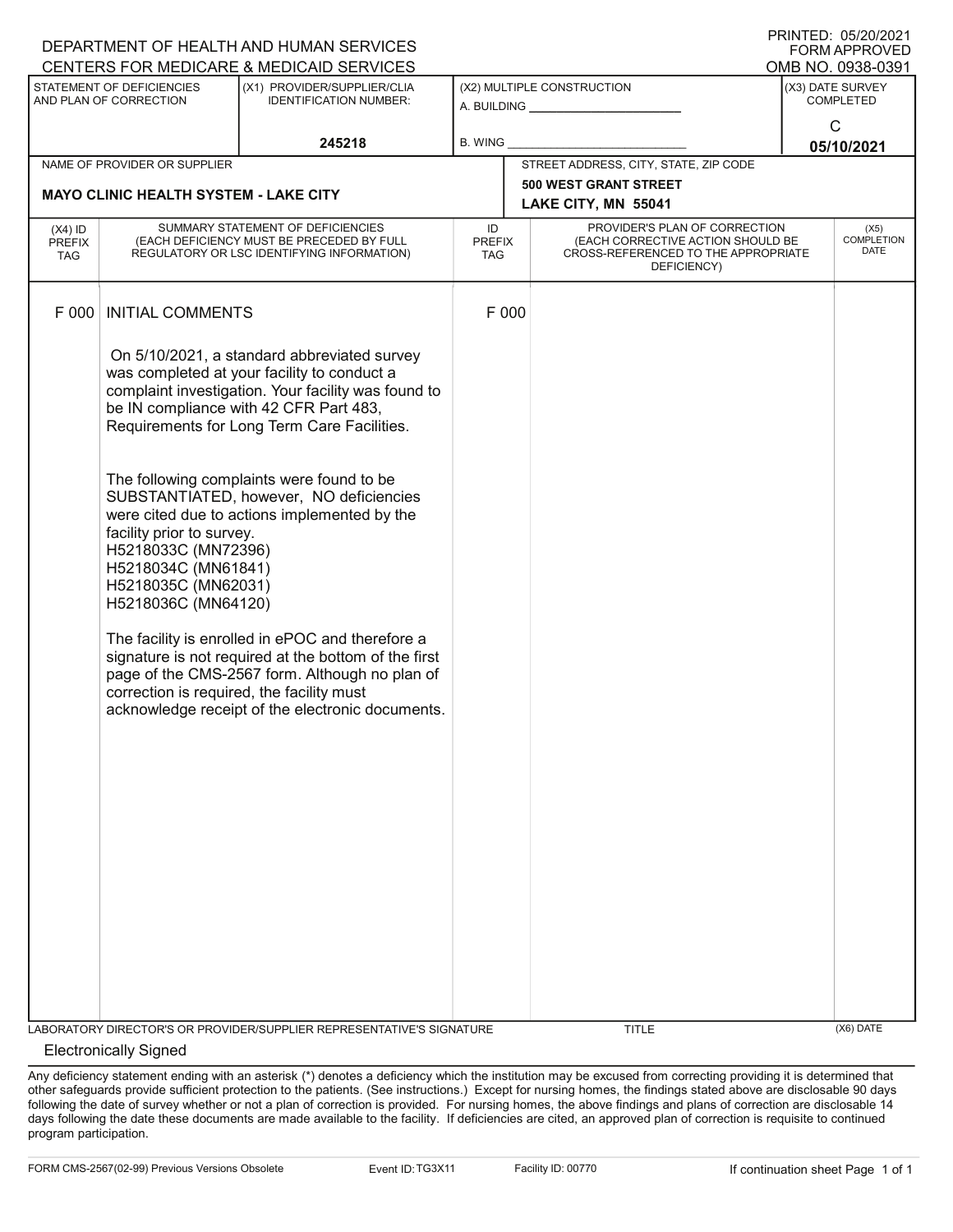| Minnesota Department of Health                      |                                                                                                     |                                                                                                                                                                                                                                                                                                                                                                                                                                                                                                                                                                                                                                                                                                                                                                                                                                             |                                   |                                                                                                                          |                 |                               |  |
|-----------------------------------------------------|-----------------------------------------------------------------------------------------------------|---------------------------------------------------------------------------------------------------------------------------------------------------------------------------------------------------------------------------------------------------------------------------------------------------------------------------------------------------------------------------------------------------------------------------------------------------------------------------------------------------------------------------------------------------------------------------------------------------------------------------------------------------------------------------------------------------------------------------------------------------------------------------------------------------------------------------------------------|-----------------------------------|--------------------------------------------------------------------------------------------------------------------------|-----------------|-------------------------------|--|
| STATEMENT OF DEFICIENCIES<br>AND PLAN OF CORRECTION |                                                                                                     | (X1) PROVIDER/SUPPLIER/CLIA<br><b>IDENTIFICATION NUMBER:</b>                                                                                                                                                                                                                                                                                                                                                                                                                                                                                                                                                                                                                                                                                                                                                                                | (X2) MULTIPLE CONSTRUCTION        |                                                                                                                          |                 | (X3) DATE SURVEY<br>COMPLETED |  |
| 00770                                               |                                                                                                     |                                                                                                                                                                                                                                                                                                                                                                                                                                                                                                                                                                                                                                                                                                                                                                                                                                             | <b>B. WING</b>                    |                                                                                                                          | C<br>05/10/2021 |                               |  |
|                                                     | NAME OF PROVIDER OR SUPPLIER                                                                        |                                                                                                                                                                                                                                                                                                                                                                                                                                                                                                                                                                                                                                                                                                                                                                                                                                             |                                   | STREET ADDRESS, CITY, STATE, ZIP CODE                                                                                    |                 |                               |  |
|                                                     | <b>500 WEST GRANT STREET</b><br><b>MAYO CLINIC HEALTH SYSTEM - LAKE CITY</b><br>LAKE CITY, MN 55041 |                                                                                                                                                                                                                                                                                                                                                                                                                                                                                                                                                                                                                                                                                                                                                                                                                                             |                                   |                                                                                                                          |                 |                               |  |
| $(X4)$ ID<br><b>PREFIX</b><br><b>TAG</b>            |                                                                                                     | SUMMARY STATEMENT OF DEFICIENCIES<br>(EACH DEFICIENCY MUST BE PRECEDED BY FULL<br>REGULATORY OR LSC IDENTIFYING INFORMATION)                                                                                                                                                                                                                                                                                                                                                                                                                                                                                                                                                                                                                                                                                                                | ID<br><b>PREFIX</b><br><b>TAG</b> | PROVIDER'S PLAN OF CORRECTION<br>(EACH CORRECTIVE ACTION SHOULD BE<br>CROSS-REFERENCED TO THE APPROPRIATE<br>DEFICIENCY) |                 | (X5)<br>COMPLETE<br>DATE      |  |
| 2 0 0 0                                             | <b>Initial Comments</b>                                                                             |                                                                                                                                                                                                                                                                                                                                                                                                                                                                                                                                                                                                                                                                                                                                                                                                                                             | 2 0 0 0                           |                                                                                                                          |                 |                               |  |
|                                                     |                                                                                                     | *****ATTENTION******                                                                                                                                                                                                                                                                                                                                                                                                                                                                                                                                                                                                                                                                                                                                                                                                                        |                                   |                                                                                                                          |                 |                               |  |
|                                                     | NH LICENSING CORRECTION ORDER                                                                       |                                                                                                                                                                                                                                                                                                                                                                                                                                                                                                                                                                                                                                                                                                                                                                                                                                             |                                   |                                                                                                                          |                 |                               |  |
|                                                     | the Minnesota Department of Health.<br>corrected requires compliance with all<br>corrected.         | In accordance with Minnesota Statute, section<br>144A.10, this correction order has been issued<br>pursuant to a survey. If, upon reinspection, it is<br>found that the deficiency or deficiencies cited<br>herein are not corrected, a fine for each violation<br>not corrected shall be assessed in accordance<br>with a schedule of fines promulgated by rule of<br>Determination of whether a violation has been<br>requirements of the rule provided at the tag<br>number and MN Rule number indicated below.<br>When a rule contains several items, failure to<br>comply with any of the items will be considered<br>lack of compliance. Lack of compliance upon<br>re-inspection with any item of multi-part rule will<br>result in the assessment of a fine even if the item<br>that was violated during the initial inspection was |                                   |                                                                                                                          |                 |                               |  |
|                                                     |                                                                                                     | You may request a hearing on any assessments<br>that may result from non-compliance with these<br>orders provided that a written request is made to<br>the Department within 15 days of receipt of a<br>notice of assessment for non-compliance.                                                                                                                                                                                                                                                                                                                                                                                                                                                                                                                                                                                            |                                   |                                                                                                                          |                 |                               |  |
|                                                     | <b>INITIAL COMMENTS:</b><br>Licensure.                                                              | On 5/10/2021, a complaint survey was conducted<br>at your facility by surveyors from the Minnesota<br>Department of Health (MDH). Your facility was<br>found IN compliance with the MN State                                                                                                                                                                                                                                                                                                                                                                                                                                                                                                                                                                                                                                                |                                   |                                                                                                                          |                 |                               |  |
|                                                     |                                                                                                     | The following complaints were found to be                                                                                                                                                                                                                                                                                                                                                                                                                                                                                                                                                                                                                                                                                                                                                                                                   |                                   |                                                                                                                          |                 |                               |  |
|                                                     | Minnesota Department of Health                                                                      | LABORATORY DIRECTOR'S OR PROVIDER/SUPPLIER REPRESENTATIVE'S SIGNATURE                                                                                                                                                                                                                                                                                                                                                                                                                                                                                                                                                                                                                                                                                                                                                                       |                                   | <b>TITLE</b>                                                                                                             |                 | (X6) DATE                     |  |

Electronically Signed